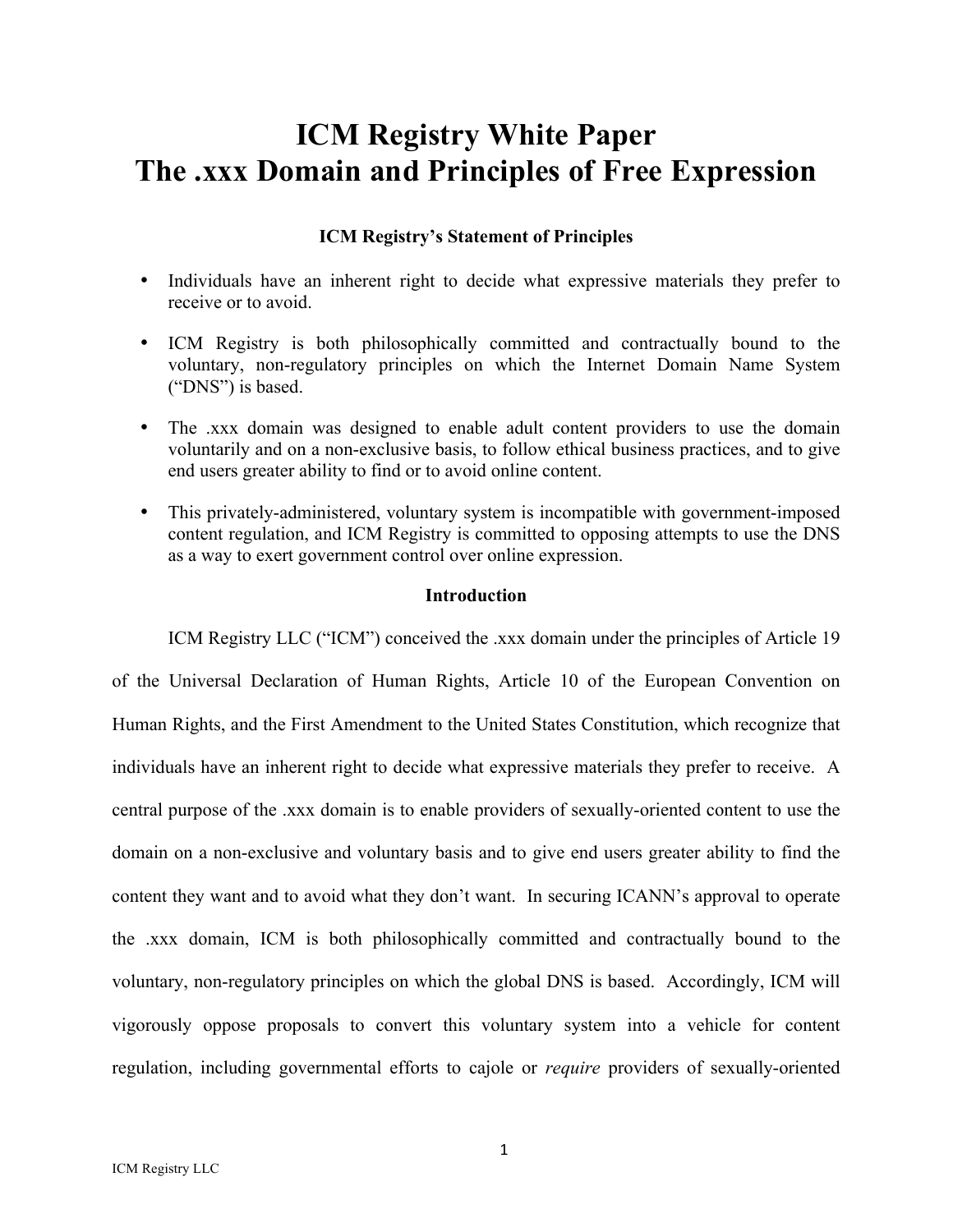content to register domain names in .xxx or Internet Service Providers to block adult content without the end user's prior request.

Critics of ICM have argued that approval of the .xxx domain gives official sanction to adult material and will result in the proliferation of pornography on the Internet, or that, alternatively, sponsorship requirements of the .xxx domain will impose regulatory burdens and governments will use the domain as a vehicle for new laws, such as forcing adult material into .xxx or imposing blocking regimes. These paradoxical concerns are wrong. Sexually-oriented material exists online, is protected by law, and the existence of a .xxx domain will not cause it to increase. By the same token, a voluntary domain is not "regulation," and efforts by members of the adult online community to establish responsible policies as baseline business practices will not empower governments to adopt new laws they would not already be inclined to enact.

#### **I. Free Expression on the Internet and in the .xxx Domain**

The Internet is the natural home of free expression and is a unique and wholly new medium of worldwide human communication. It is located in no particular geographical location and has no centralized control point, but is available to anyone, anywhere in the world with online access. The information available on the Internet is as "diverse as human thought" with the capability of providing instant access on topics ranging from "the music of Wagner to Balkan politics to AIDS prevention to the Chicago Bulls." From the beginning, the Internet has made available a cornucopia of sexually-oriented information and entertainment, just as other new communications technologies before it have done; this happens because sex is "a great and mysterious motive force in human life" that "has indisputably been a subject of absorbing interest to mankind through the ages."

2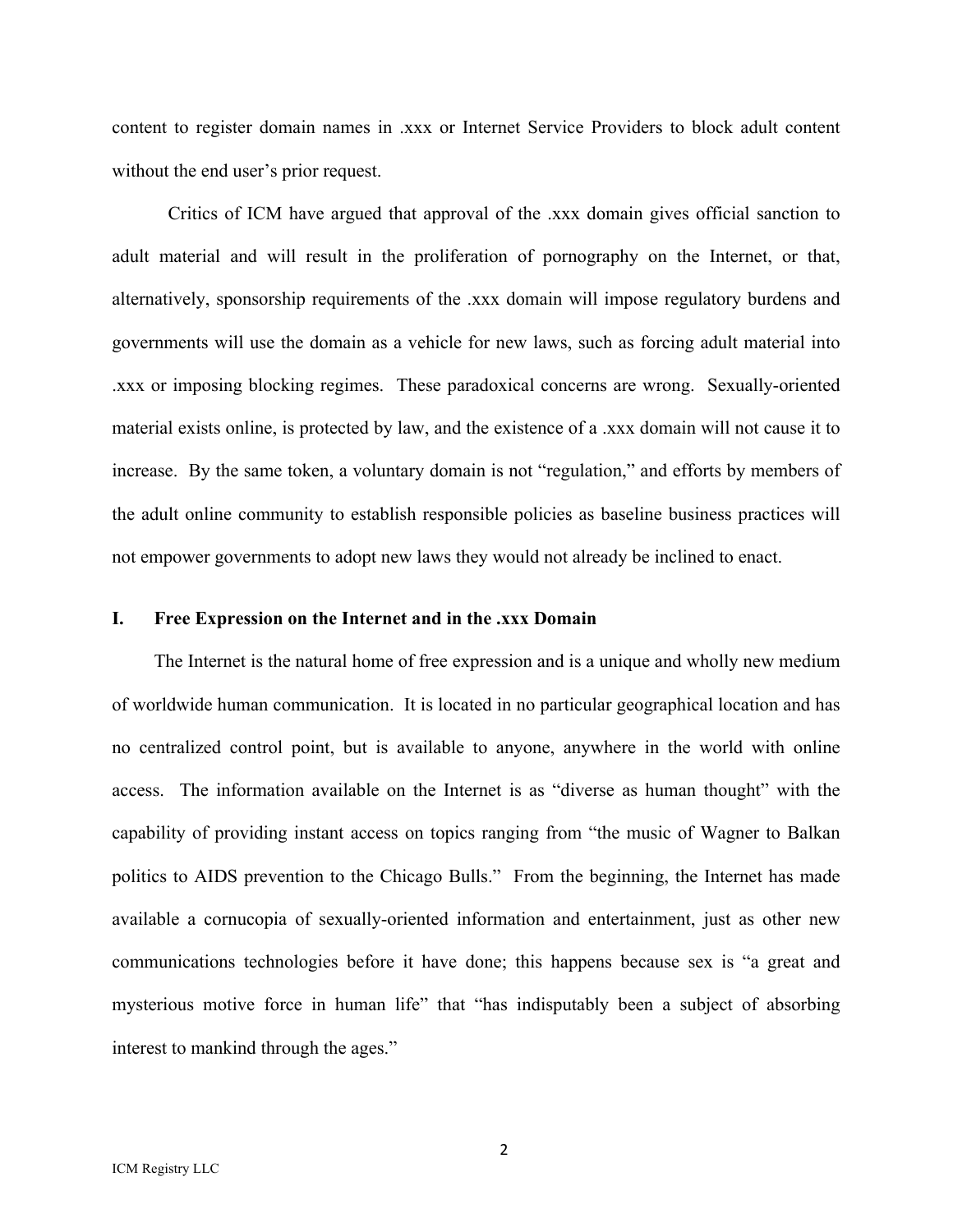During the 1990s the Internet and World Wide Web evolved from a series of research projects to become dominant global media, and managing organizations likewise had to evolve to keep pace. The DNS and Internet management began with contracts administered by the U.S. Department of Commerce, but by the end of the decade, it was evident that a new structure was needed. At that crucial point in history, the Commerce Department might have continued to exert authority, or an international organization such as the United Nations might have asserted control. Instead, the U.S. government proposed privatizing the management of Internet names and addresses to allow for the development of competition and to facilitate global participation in Internet management.

As a result, the Internet Corporation for Assigned Names and Numbers ("ICANN") was established as a private non-profit corporation. ICANN is responsible for managing the Internet Protocol address spaces and assignment of address blocks to regional Internet registries, for maintaining registries of Internet protocol identifiers, and for the management of the top-level DNS root zone. Much of its work has concerned the introduction of new top-level domains ("TLDs"). ICANN's primary principles of operation have been described as helping preserve the operational stability of the Internet, to promote competition, to achieve broad representation of the global Internet community, and to develop policies appropriate to its mission through consensus-based processes.

The DNS that ICANN inherited initially consisted of seven TLDs: .com, .edu, .gov, .int, .mil, .net, and .org. For the unrestricted registries (.com, .net and .org), users were permitted to register on a first-come, first-served basis. Unlike these generic TLDs, sponsored TLDs are restricted for use by particular communities, such as .gov for United States governmental institutions, .edu for post-secondary educational institutions, and .mil for the U.S. military.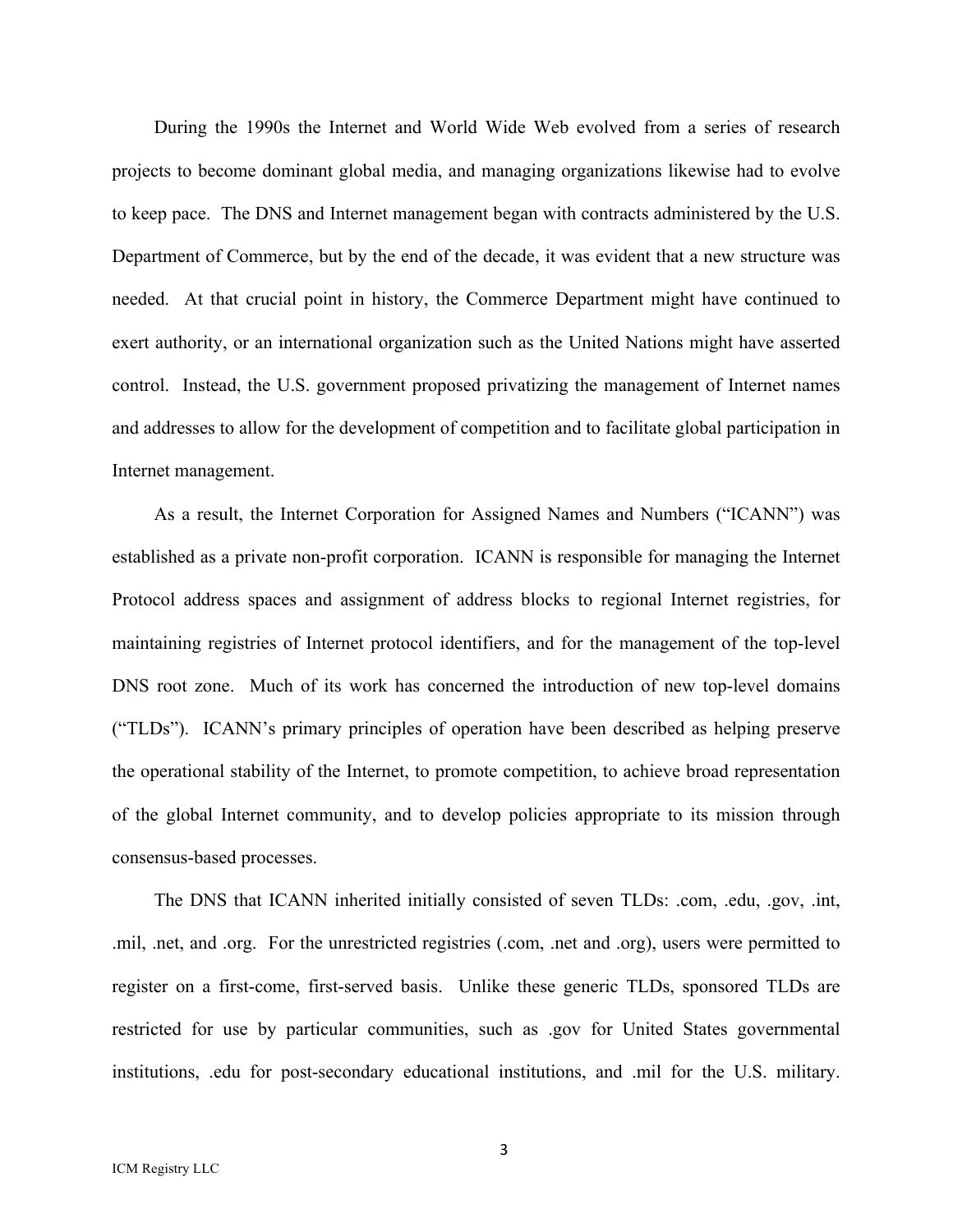Sponsored TLDs are specialized domains that have sponsors representing a defined community to be served by the domain. The communities may be based on ethnic, geographical, professional, technical, or theme concepts proposed by private organizations that establish the eligibility requirements for the domain. In 2000, ICANN added a number of sponsored TLDs, including .aero, for members of the air transport industry, .coop, for cooperative associations, and .museum, for (obviously) museums. Since then, ICANN has added .asia, for companies, organizations, and individuals in the Asia-Pacific region, .cat, for the Catalan linguistic and cultural community, .jobs, for human resource managers, .mobi, for providers and consumers of mobile products and services, .tel, for businesses and individuals to publish contact data, and .travel, for travel agents, airlines, hotel operators, and tourism bureaus.

The .xxx domain is an industry-specific TLD, sponsored by the International Foundation for Online Responsibility ("IFFOR"). It was adopted in recognition of the fact that sexuallyoriented information and entertainment represents a significant percentage of online communication and that it is here to stay. As with other sponsored domains, the Registry limits registrations to those applicants verified as members of the designated industry. In this case, the Sponsored Community is defined as individuals, business, entities, and organizations have voluntarily agreed to comply with policies and best practices guidelines promulgated by IFFOR and (a) provide online adult entertainment intended for consenting adults; (b) represent providers; or (c) provide products or services to providers and representatives of the community.

A central purpose of the domain is to provide a private sector, voluntary domain for members of the adult content community who agree to adhere to business practices designed to ensure a safe and secure viewing experience for consumers of adult content while simultaneously providing safeguards for those who would prefer to avoid such material. The baseline policies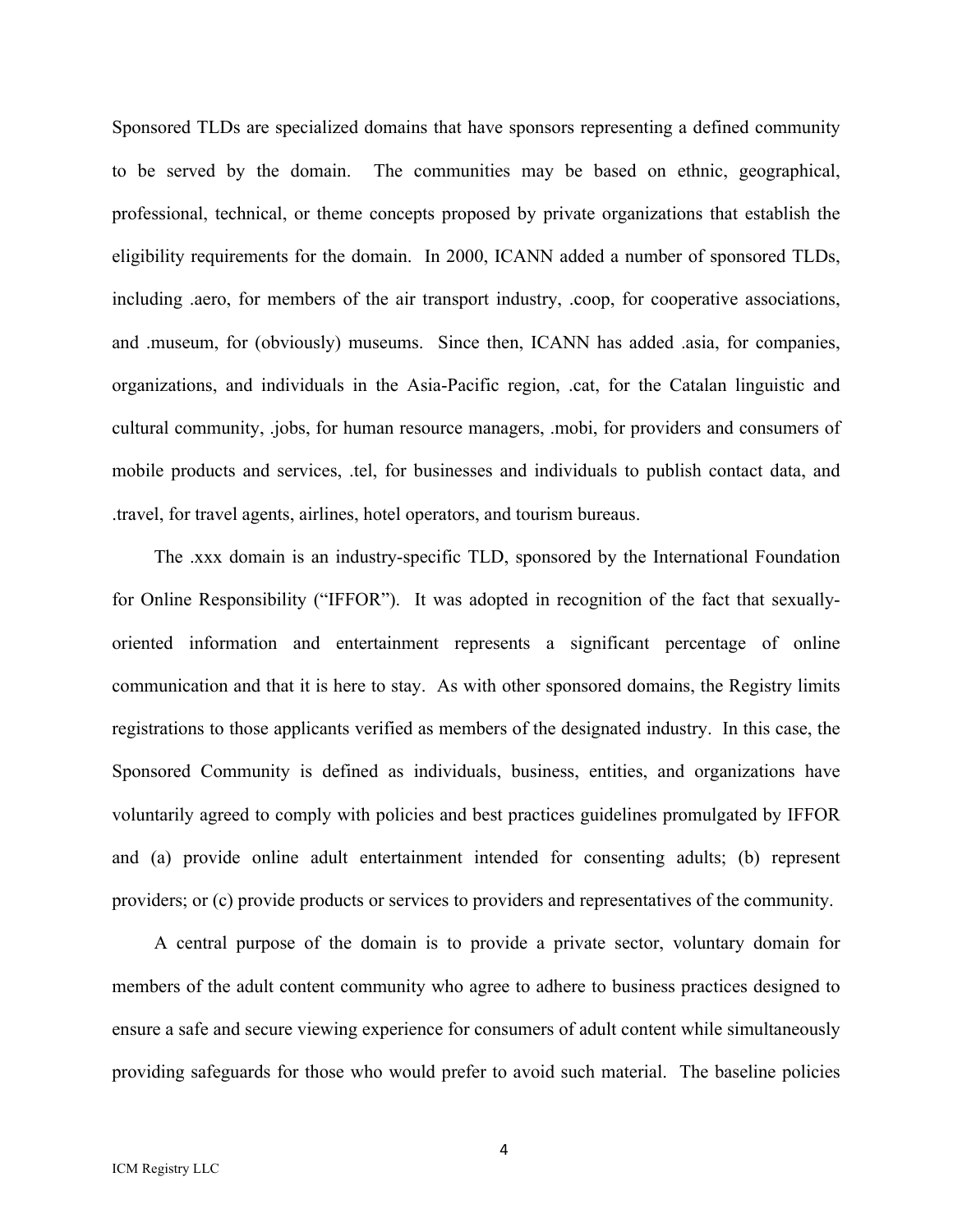adopted by IFFOR include ethical business practices that responsible members of the adult community already follow: strict policies against child abuse images and marketing to children, prohibitions on malware, spyware or SPAM advertising, protections for consumer privacy, and protections for intellectual property. Existence of the .xxx domain further helps to ensure that websites with adult material are accurately identified so that individuals (not governments) can more effectively find or avoid this type of content.

### **II. Participation in a Sponsored Domain is Not Regulation**

The .xxx domain, like other sponsored domains, was designed to take advantage of attributes of online communication and of the DNS that have made the Internet the most effective medium for free expression in history. The domain is a private-sector initiative and participation in it is voluntary. Criteria for determining who qualifies for the sponsored community and what policies and best practices constitute "online responsibility" are established by IFFOR, and not by any government. The purpose of setting forth best practices is to promote consumer confidence in the websites and services provided by members of the community and to provide consumer protection without government regulation.

Members of the sponsored community agree to follow ethical business practices that have long been embraced by leading providers of adult entertainment services. These include prohibiting images depicting child abuse and reporting such images to the proper authorities when they are discovered. They also include taking steps to ensure that sexually-oriented entertainment is made available only to consenting adults and that sites are accurately labeled to help assist parents control access in their households. Good business practices also include strong protections for consumer privacy, and ensuring that computer users do not have to worry about malware, spyware, or SPAM. Such ethical practices protect not just the providers and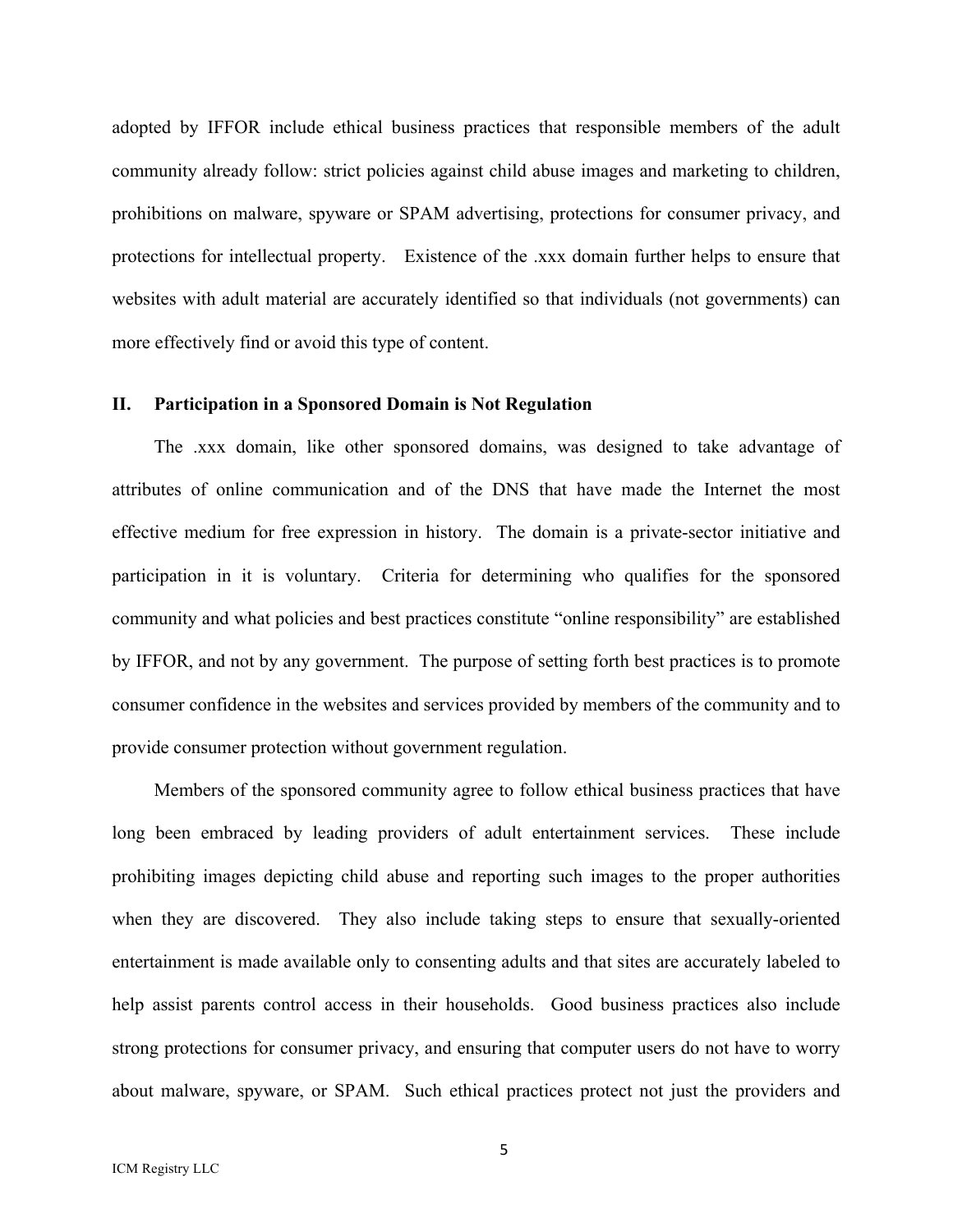consumers of adult entertainment, but also all members of the online community, including those who prefer to avoid such content.

IFFOR will establish policies for the .xxx community through a representative process. By its charter, the IFFOR Policy Council consists of nine members, five of which are representatives of the adult online community, one is an expert of freedom of expression, one is an expert on privacy, one is an expert on child protection, and the final member is designated by ICM itself. IFFOR's mission is to provide guidance for responsible business practices for the businesses that voluntary elect to be held to such standards, not to become a governing body for the Internet.

# **III. ICM Registry Opposes Any Attempt to Impose Government Restrictions on its Non-Exclusive, Voluntary Domain**

A common objection ICM has heard is that the IFFOR policies may not constitute regulation, but governments around the world will seize upon creation of the .xxx domain as an excuse to adopt new laws forcing adult websites into the domain and requiring prior blocking of adult websites. ICM is well aware of the challenges to the adult online community posed by censorship and is fully committed to preserving a robust system of free expression. Indeed, ICM believes that the cause of free expression is advanced most effectively through the adoption of ethical business practices and by enhancing individual user control over online content. The history of legal protection for online speech confirms that the more control individuals have over the material they want to view or to avoid, the less government is able or inclined to intrude on the marketplace of ideas.

The possibility that national governments may try to regulate online speech did not begin with xxx or with the creation of ICANN, and their existence does not make such regulation any more likely. Indeed, both were created as *alternatives* to government management and control of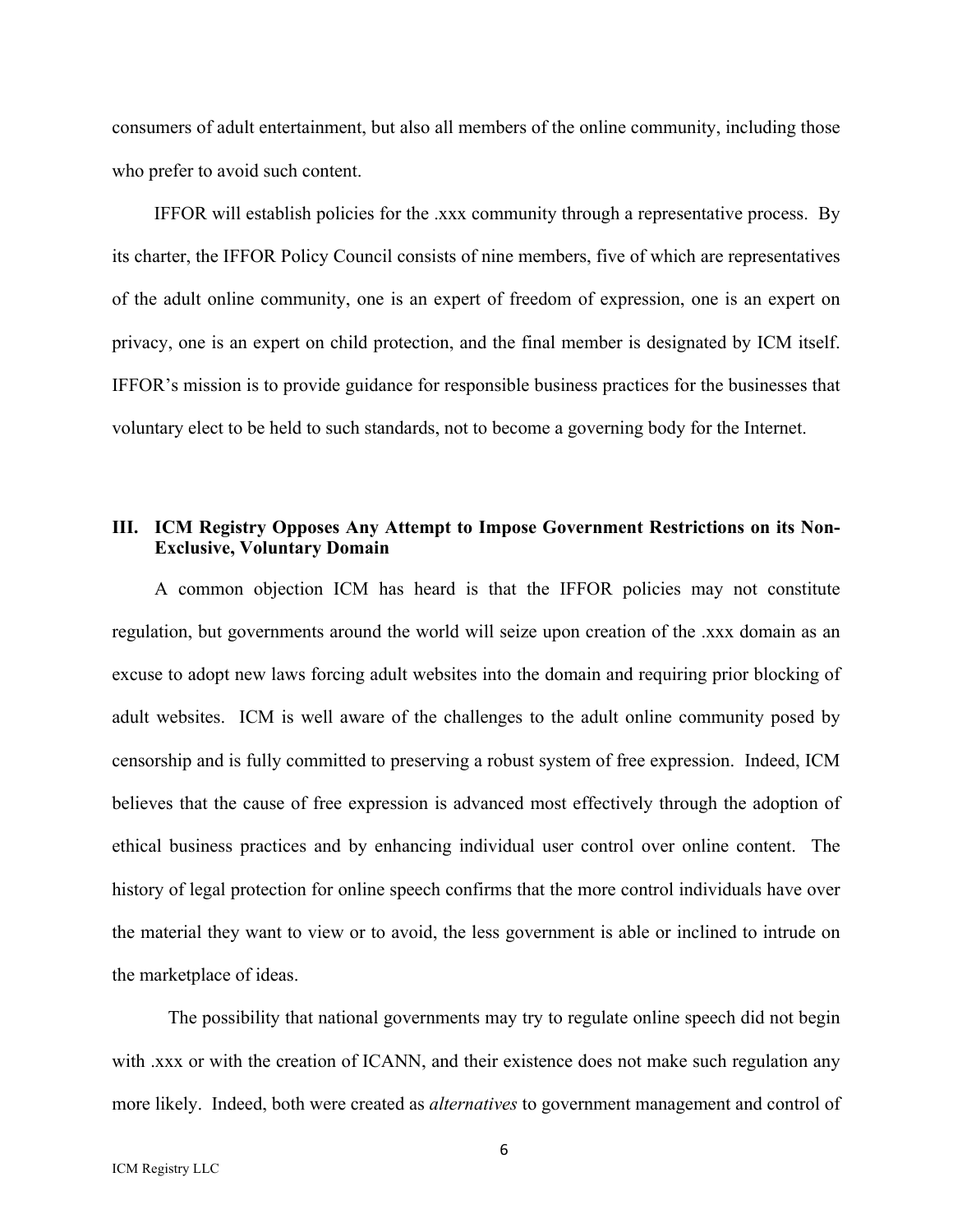the Internet. To the extent governments may seize upon voluntary industry practices as a springboard for direct regulation of online expression, they might just as easily point to other industry efforts to promote responsible business practices. For example, the Association of Sites Advocating Child Protection ("ASACP") is an organization serving the adult community that is dedicated to eliminating online child abuse images. It provides hotlines for reporting such material to law enforcement officials, and also sponsors a Restricted to Adult ("RTA") label to designate sexually-oriented websites. However, such laudable efforts to promote responsible behavior have not led to greater regulation, and, in fact, help forestall it.

Taking the United States as one example, the history of efforts to regulate online speech confirms that self-regulatory initiatives do more to preclude government control than to enable it. The U.S. Supreme Court invalidated the Communications Decency Act ("CDA"), which sought to restrict online speech, in part because developments in filtering technology undermined the case for regulation. A successor law, the Child Online Protection Act ("COPA"), likewise was struck down because private filtering software and other non-regulatory mechanisms provided a less restrictive alternative to government control. Other cases invalidated efforts to make filtering of online expression mandatory. In a similar vein, courts have rejected efforts by governments to adopt and enforce private rating systems, such as MPAA movie ratings. These decisions are based on two important principles: First, it is difficult to justify laws that restrict free speech when people have private, voluntary means at their disposal to help control their own media consumption. Second, it is incompatible with legal protections for free expression to commandeer such private measures in the service of governmental censorship schemes.

Such holdings are not confined to U.S. law or policy, where the First Amendment to the U.S. Constitution provides strong protections for free speech. The Organization for Security and

7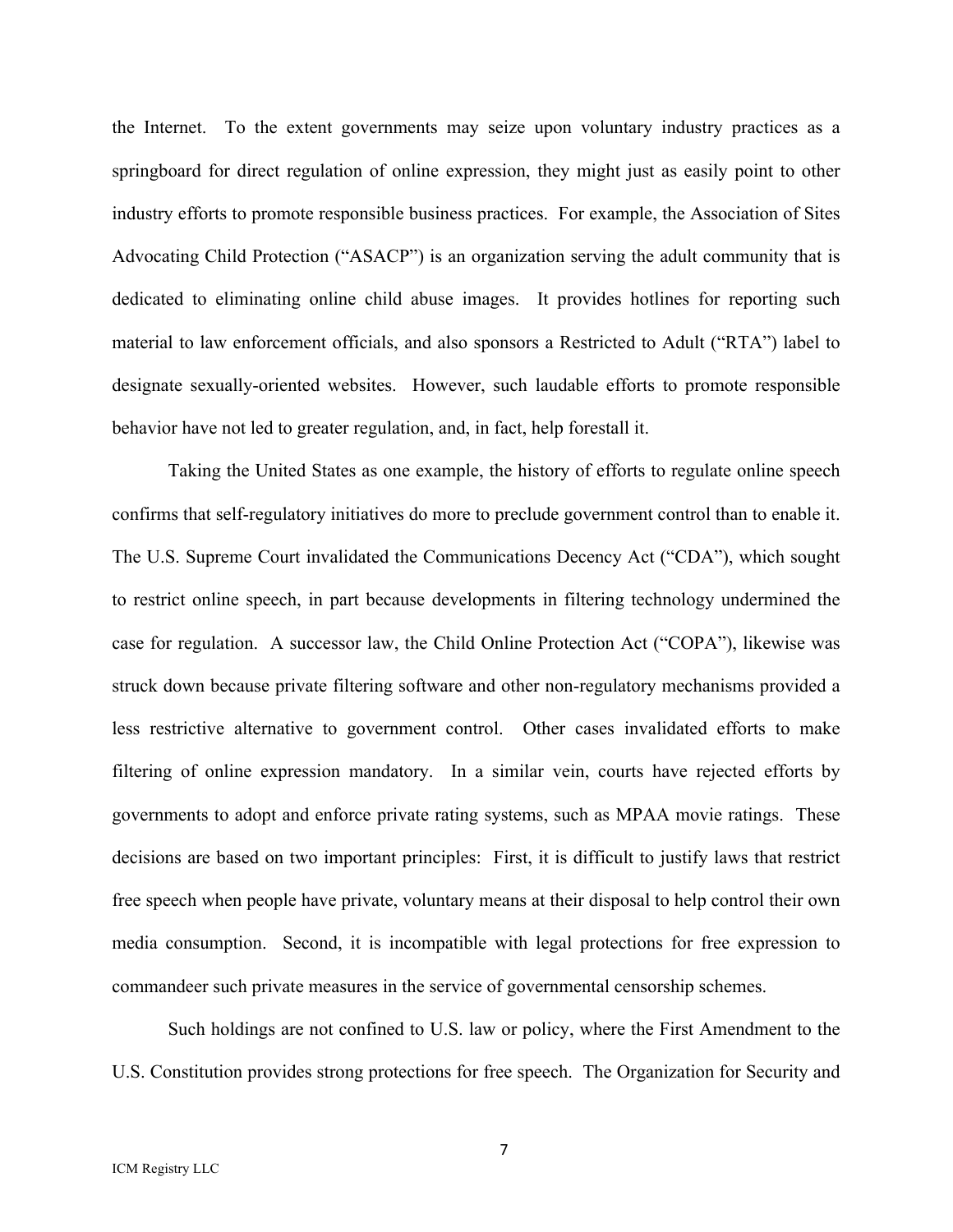Co-operation in Europe has found that state-level blocking policies could result in prior restraint that undoubtedly could have a serious impact on freedom of expression. Accordingly, it has reported that domain-based blocking of websites and platforms carrying legal content would be regarded as a serious infringement of freedom of speech as it is understood under Article 10 of the European Convention on Human Rights. Even a blocking system based on purportedly "voluntary agreements" with the government would lack basic due process and would risk interfering with fundamental rights.

Based on such concerns, the European Commission dropped a proposal this year that would have required Internet Service Providers to block websites that contained alleged images of child abuse. Although this does not affect the .xxx domain directly, since a condition of membership prohibits child abuse images, the reason for the EU policy change is directly relevant. The mandatory blocking proposal would have constituted prior restraint, and it was dropped from the final proposal because it was inconsistent with European Convention on Human Rights.

Any attempt to usurp the DNS as a tool of governmental content control would not just clash with international protections for free expression, it also would contradict the reasons ICANN was created and would disrupt the contractual terms governing the .xxx domain. Any effort to deputize the Internet industry to serve such policy goals would be strongly resisted by ICM because it would contradict the philosophy and values upon which the domain was based, as well as disrupt business operations and therefore be utterly unworkable. Accordingly, ICM would vigorously oppose governmental interventions.

But even without such philosophical concerns, ICM would fight government attempts to "piggyback" regulation on the .xxx domain for a very practical reason: No business can operate

8